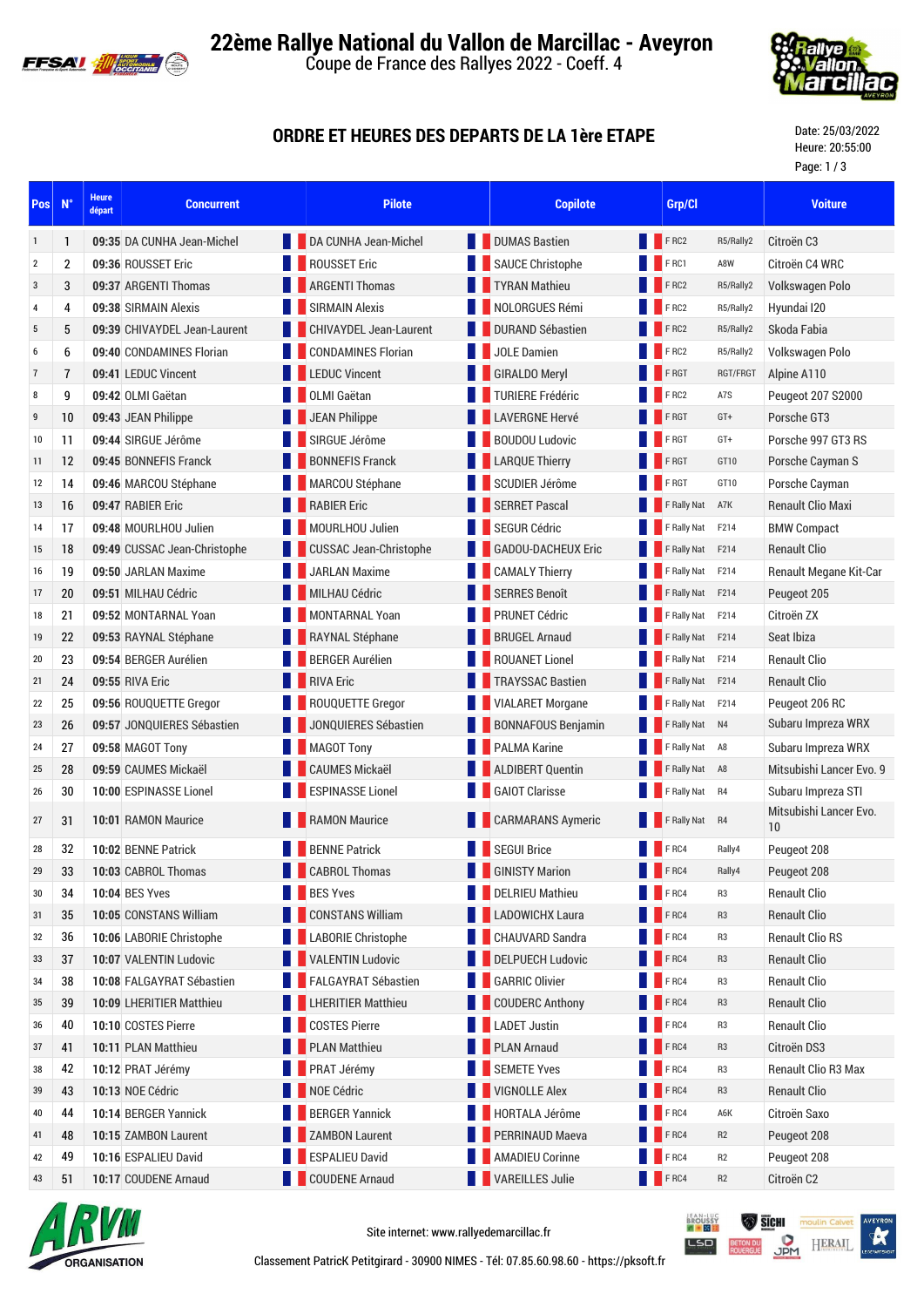



## **ORDRE ET HEURES DES DEPARTS DE LA 1ère ETAPE**

Date: 25/03/2022 Heure: 20:55:00 Page: 2 / 3

| Pos | $N^{\circ}$ | <b>Heure</b><br>départ | <b>Concurrent</b>              | <b>Pilote</b>                  |                        | <b>Copilote</b>          |             |                  | <b>Voiture</b>         |
|-----|-------------|------------------------|--------------------------------|--------------------------------|------------------------|--------------------------|-------------|------------------|------------------------|
| 44  | 52          |                        | 10:18 GARRIGUES Dominique      | <b>CARRIGUES Dominique</b>     | <b>TROUPEL Julie</b>   |                          | <b>FRC4</b> | F213             | Peugeot 106 S16        |
| 45  | 53          |                        | 10:19 GRIALOU Hervé            | <b>GRIALOU Hervé</b>           |                        | PAILLOUX MAZARS Aurelia  | FRC4        | F213             | Citroën Saxo           |
| 46  | 55          |                        | 10:20 SALINAS Romain           | <b>SALINAS Romain</b>          |                        | <b>BOUVIER Vincent</b>   | F RC4       | F213             | Citroën Saxo           |
| 47  | 56          |                        | 10:21 CASTELBOU Franck         | <b>CASTELBOU Franck</b>        |                        | <b>PRIVAT Christophe</b> | FRC4        | F213             | Citroën Saxo           |
| 48  | 57          |                        | 10:22 MARCILLAC Nicolas        | <b>MARCILLAC Nicolas</b>       | RASCALOU Theo          |                          | FRC4        | F213             | Citroën Saxo           |
| 49  | 58          |                        | 10:23 SANGAYRAC Anthony        | <b>SANGAYRAC Anthony</b>       |                        | <b>PINQUIER Fabrice</b>  | FRC4        | F213             | Citroën Saxo           |
| 50  | 59          |                        | 10:24 CASSAN Cédric            | <b>CASSAN Cédric</b>           | <b>LAFON Cyril</b>     |                          | FRC4        | F213             | Peugeot 106            |
| 51  | 60          |                        | 10:25 RAYMOND Eric             | <b>RAYMOND Eric</b>            |                        | <b>BERTRAND Nicolas</b>  | FRC4        | F213             | Peugeot 106 Rallye     |
| 52  | 61          |                        | 10:26 VIGOUROUX Romain         | VIGOUROUX Romain               |                        | VIGOUROUX Guillaume      | FRC4        | A7               | Renault Clio Ragnotti  |
| 53  | 62          |                        | 10:27 SOLOVIEFF Benjamin       | SOLOVIEFF Benjamin             |                        | SOLOVIEFF Désiré         | FRC4        | A7               | <b>Renault Clio</b>    |
| 54  | 64          |                        | 10:28 OLEA Charlotte           | <b>OLEA Charlotte</b>          | PAGES Cécile           |                          | FRC4        | A7               | <b>Renault Clio</b>    |
| 55  | 66          |                        | 10:29 PORTIE Jérôme            | PORTIE Jérôme                  | <b>PORTIE Fabrice</b>  |                          | FRC4        | A7               | Peugeot 206 RC         |
| 56  | 67          |                        | 10:30 LANDELLE Theo            | <b>LANDELLE Theo</b>           | CORTIJO Enzo           |                          | FRC4        | A7               | Peugeot 206 RC         |
| 57  | 68          |                        | 10:31 CABROL Bastien           | <b>CABROL Bastien</b>          | <b>RAMOS Ludwig</b>    |                          | FRC4        | A7               | Peugeot 206 RC         |
| 58  | 69          |                        | 10:32 PUECH Lionel             | <b>PUECH Lionel</b>            | <b>SERRES Antoine</b>  |                          | FRC4        | A7               | <b>Renault Clio</b>    |
| 59  | 70          |                        | 10:33 FERREIRA Mickaël         | FERREIRA Mickaël               | <b>PETIT Paulin</b>    |                          | FRC4        | N <sub>3</sub>   | <b>Renault Clio RS</b> |
| 60  | 71          |                        | 10:34 LAYBATS Lucas            | <b>LAYBATS Lucas</b>           |                        | <b>COSTECALDE Julien</b> | FRC4        | N3               | Peugeot 306 S16        |
| 61  | 72          |                        | 10:35 LIRIS Alexis             | <b>LIRIS Alexis</b>            |                        | <b>TIZIANEL Bastien</b>  | FRC4        | N3               | Renault Clio Ragnotti  |
| 62  | 73          |                        | 10:36 CICHOSZ Kévin            | CICHOSZ Kévin                  | <b>CICHOSZ Adèle</b>   |                          | FRC5        | R <sub>2</sub> J | <b>Ford Fiesta</b>     |
| 63  | 45          |                        | 10:37 BONNET Freddy            | <b>BONNET Freddy</b>           |                        | DELLAROSSA Sylvain       | FRC4        | A <sub>6</sub>   | Citroën Saxo VTS       |
| 64  | 46          |                        | 10:38 ALBOUY Benoît            | <b>ALBOUY Benoît</b>           |                        | MAILLOT Jonathan         | FRC4        | A <sub>6</sub>   | Citroën Saxo VTS       |
| 65  | 74          |                        | 10:39 VINCENT Frédéric         | <b>VINCENT Frédéric</b>        |                        | <b>VINCENT Damien</b>    | FRC4        | A <sub>6</sub>   | Citroën Saxo           |
| 66  | 75          |                        | 10:40 SEGONDS Dorian           | <b>SEGONDS Dorian</b>          | <b>MERCIER Doryan</b>  |                          | FRC4        | A <sub>6</sub>   | Citroën Saxo VTS       |
| 67  | 76          |                        | 10:41 BRUGEL Clara             | <b>BRUGEL Clara</b>            | <b>FREYSSAC Chloe</b>  |                          | <b>FRC4</b> | A6               | Citroën Saxo           |
| 68  | 77          | 10:42                  | GOMBERT-CAMBALY<br>Jean-Thomas | GOMBERT-CAMBALY<br>Jean-Thomas | <b>TANTINI Ludovic</b> |                          | FRC4        | A <sub>6</sub>   | Peugeot 106 S16        |
| 69  | 78          |                        | 10:43 PADILLA Vincent          | <b>PADILLA Vincent</b>         | <b>AMIEL Mathilde</b>  |                          | FRC4        | A <sub>6</sub>   | Citroën Saxo VTS       |
| 70  | 79          |                        | 10:44 MOLINIER Vincent         | <b>MOLINIER Vincent</b>        |                        | <b>KUKULKA Sylvain</b>   | FRC4        | A6               | Peugeot 106            |
| 71  | 80          |                        | 10:45 FRAYSSE Pierre           | <b>FRAYSSE Pierre</b>          |                        | MURE-D'ALEXIS Florian    | FRC4        | A <sub>6</sub>   | Citroën Saxo VTS       |
| 72  | 81          |                        | 10:46 POCHAT Pascal            | POCHAT Pascal                  | POCHAT Benjamin        |                          | <b>FRC4</b> | A <sub>6</sub>   | Peugeot 106 S16        |
| 73  | 82          |                        | 10:47 NOLORGUES Olivier        | <b>NOLORGUES Olivier</b>       | <b>SANNIE Valérie</b>  |                          | FRC4        | A6               | Citroën Saxo VTS       |
| 74  | 83          |                        | 10:48 ISSALYS Jordan           | <b>ISSALYS Jordan</b>          | <b>POUGET Bastien</b>  |                          | FRC5        | Rally5           | <b>Renault Clio</b>    |
| 75  | 84          |                        | 10:49 ALQUIER Gaël             | ALQUIER Gaël                   | <b>ALQUIER Marion</b>  |                          | FRC5        | Rally5           | <b>Renault Clio</b>    |
| 76  | 85          |                        | 10:50 PANISSIÉ Baptiste        | PANISSIÉ Baptiste              | <b>LAVERNHE Gaël</b>   |                          | FRC5        | Rally5           | <b>Renault Clio</b>    |
| 77  | 86          |                        | 10:51 COURREGE Kévin           | <b>COURREGE Kévin</b>          | <b>IMBERT Kévin</b>    |                          | FRC5        | F212             | Peugeot 106            |
| 78  | 87          |                        | 10:52 FALGUIERE Robin          | <b>FALGUIERE Robin</b>         |                        | <b>MAZARS Quentin</b>    | FRC5        | F212             | Peugeot 106 XSI        |
| 79  | 88          |                        | 10:53 PIGEYRE Jonathan         | PIGEYRE Jonathan               | <b>IBANEZ Florian</b>  |                          | FRC5        | F212             | Peugeot 106            |
| 80  | 89          |                        | 10:54 FALGUIERE Baptiste       | <b>FALGUIERE Baptiste</b>      |                        | <b>DENJEAN Amandine</b>  | FRC5        | A5               | Peugeot 106 Rallye     |
| 81  | 90          |                        | 10:55 POSSÉMÉ Sébastien        | POSSÉMÉ Sébastien              |                        | <b>NAUDAN Quentin</b>    | <b>FRC5</b> | A5               | Peugeot 106 XSI        |
| 82  | 91          |                        | 10:56 DELOUSTAL Damien         | <b>DELOUSTAL Damien</b>        |                        | CAULET-CAILHOL Amélie    | FRC5        | N <sub>2</sub>   | Citroën Saxo           |
| 83  | 92          |                        | 10:57 LONGEAC Yoann            | <b>LONGEAC Yoann</b>           | <b>DALLE Océane</b>    |                          | FRC5        | N <sub>2</sub>   | Suzuki Swift           |
| 84  | 93          |                        | 10:58 SERRES Olivier           | <b>SERRES Olivier</b>          |                        | <b>SERRES Clement</b>    | FRC5        | N2Série          | Peugeot 206 XS         |
| 85  | 94          |                        | 10:59 GINESTET Bastien         | <b>GINESTET Bastien</b>        | <b>ROCHE Romain</b>    |                          | FRC5        | N2Série          | Renault Clio 16V       |
| 86  | 95          |                        | 11:00 BEC Damien               | <b>BEC Damien</b>              | <b>CAMALY Justine</b>  |                          | FRC5        | N2Série          | Peugeot 106 S16        |



Site internet: www.rallyedemarcillac.fr

**BROUSSY** SICHI moulin C LSD E **O** HERAIL